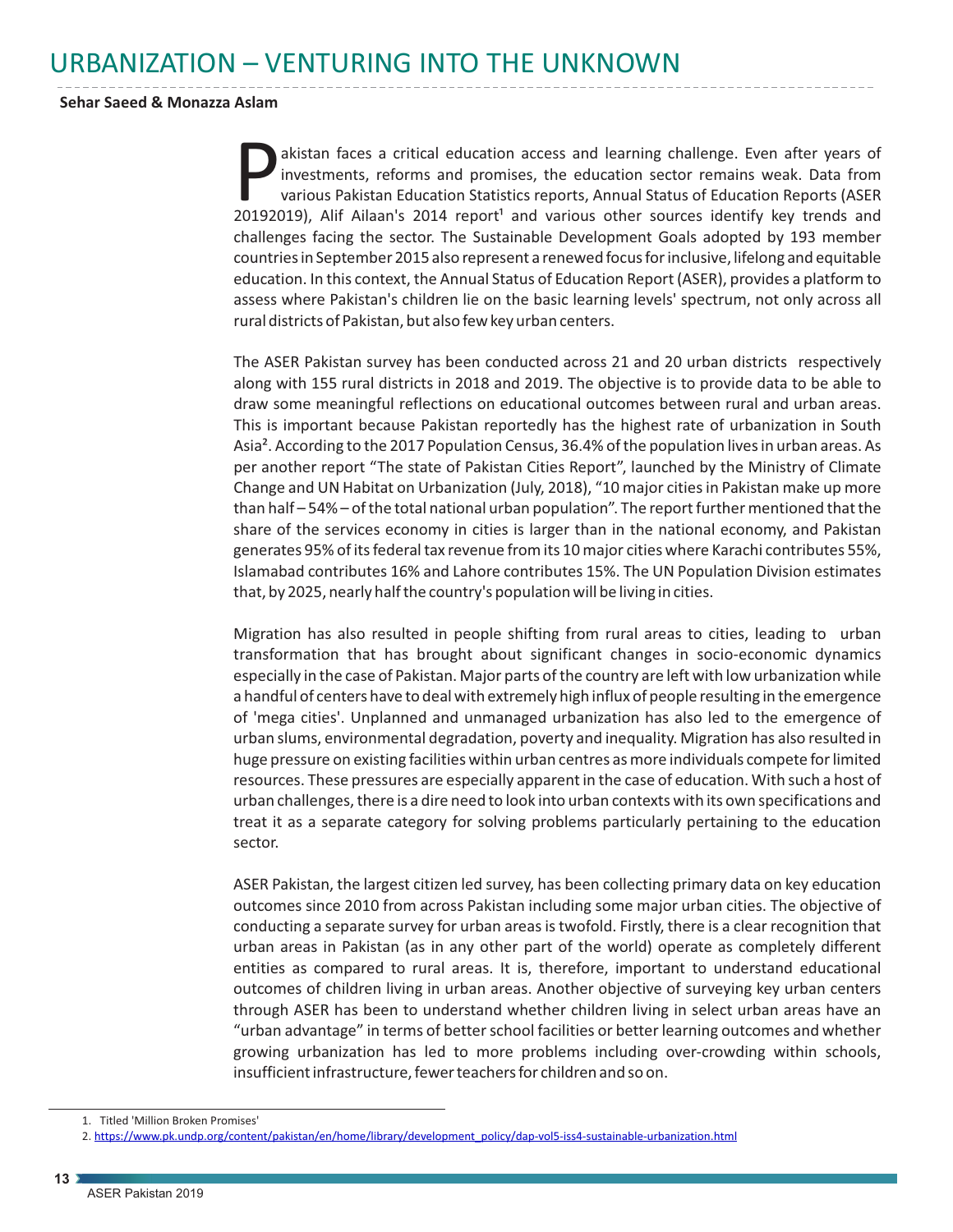The sampling for the urban part of the survey is undertaken by Pakistan Bureau of Statistics (PBS) who provide a sample list of primary sampling units (PSUs). PBS has developed its own sampling frame for urban domains where each city/town is divided into enumeration blocks. Each enumeration block is comprised of 200 to 250 households on the average with well-defined boundaries and maps. The frame used in the ASER urban survey (2019) is the most recent one, updated through the Population and Housing Census of 2017. A two stage, stratified sampling scheme is adopted for the survey. Enumeration blocks in urban areas are selected at first stage through probability proportional to size method while households within the sample enumeration blocks are selected at second stage through systematic random sampling.

ASER 2019 has been conducted across the following 20 urban districts:Lahore, Faisalabad, Gujranwala, Bahawalpur, Rahim Yar Khan, Multan, Larkana, Sukkur, Hyderabad, Karachi South, Karachi East, Karachi Center, Korangi, Quetta, Khuzdar, Mardan, Peshawar, Swat, Rawalpindi and Islamabad. It provides us the opportunity to focus on the state of key education outcomes especially in major cities including Karachi, Lahore, Islamabad, Peshawar and Quetta. Results for all 20 urban districts have also been collated to generate a National Urban Report Card in order to compare results with National Rural Report Card (having information from all 155 rural districts where rural survey has been conducted this year). This report card is available separately.

Table 1 below presents simple statistics reporting on educational access across the entire rural district sample and the urban district sample from the 2019 data.

Table 1: Schooling access, rural versus urban sample, ASER 2019

| Table 1: Access               | % of Out of School  | % of Enrolled       | $^\circ$ % in Government | % in Private |
|-------------------------------|---------------------|---------------------|--------------------------|--------------|
|                               | Children (age 6-16) | Children (age 6-16) | <b>Schools</b>           | Schools.     |
| <b>National Rural</b>         | 17%                 | 83%                 | 77%                      | 23%          |
| 'National' <sup>3</sup> Urban | 6%                  | 94%                 | 38%                      | 62%          |

Figures from Table 1 highlight that a large majority of children(94% of the children surveyed), were found to be going to schools across urban districts as compared to 83% enrolled children in rural. Not only do children in urban areas have substantially better enrollment rates, a large majority of children in urban areas attend private institutions (62%) as compared to their counterparts in rural areas where 77% of the children aged 5-16 years who are enrolled in schools are reportedly going to government institutions.

Figure 1: Out-of-school children by gender, urban sample (2015-2019)



Figure 2: Enrolment by gender and type of school, urban sample (ASER 2019)



ASER Pakistan 2019